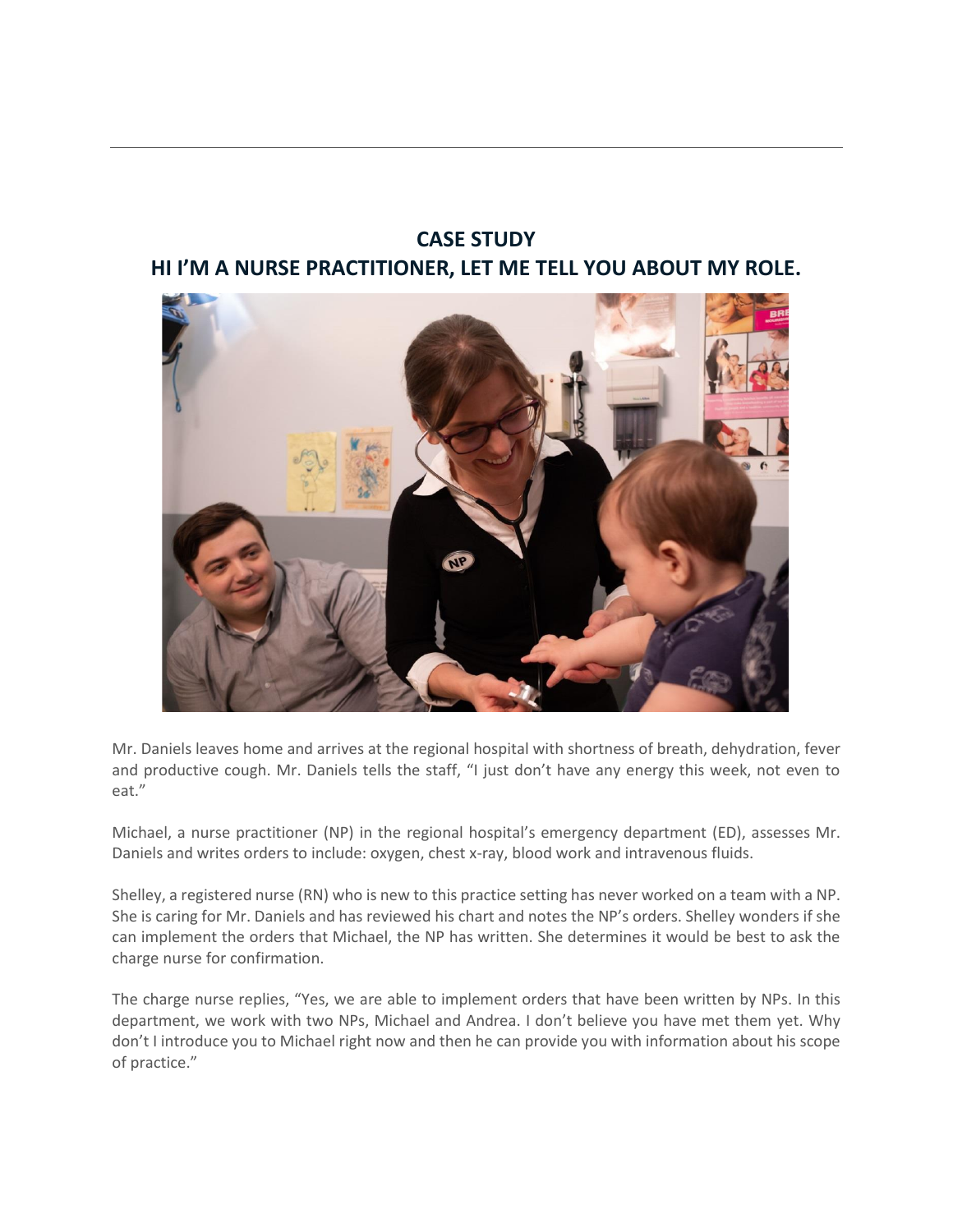When Shelly meets Michael she asks, "I have never worked with a NP before and would like to better understand your role. Can you tell me how the NP role is different from the RN role?" Michael provides the following overview of the NP scope of practice.

#### **WHAT DOES HE SAY?**

Michael explains that he has a Masters of Nursing in the NP stream and that NPs have advanced nursing competencies, providing a full range of comprehensive health services to the public. He explains that he works autonomously but collaborates with the healthcare team. Michael shares that the NP role is distinct from that of the RN and requires advanced knowledge and decision-making skills gained through further clinical practice, education and experience that enable NPs to perform additional activities that are not considered part of the registered nurse scope of practice (CNA, 2004). The professional role, responsibilities and accountability of the NP includes clinical practice, collaboration, consultation and referral, research and leadership.

#### **NURSE PRACTITIONERS HAVE THE COMPETENCIES AND AUTHORITY TO:**

- Conduct comprehensive health assessment.
- To diagnose health/illness conditions.
- Treat and manage acute and chronic illness within a holistic model of care.

Nurse practitioners order and interpret screening and diagnostic tests, perform procedures and prescribe medications and therapeutic interventions, while integrating the principles of resource allocation and cost-effectiveness, in accordance with federal, provincial and territorial legislation and policy.

# **SHELLEY WONDERS HOW THE NP ROLE DIFFERS FROM THE PHYSICIAN ROLE AND ASKS MICHAEL, "HOW DOES YOUR ROLE DIFFER FROM THE PHYSICIAN'S IN THE EMERGENCY DEPARTMENT?"**

The nurse practitioner role is a nursing role that complements, rather than replaces other health-care providers. NPs, as autonomous and independent health professionals, provide essential health services grounded in values, knowledge, theories and practice of the profession of nursing. They are health professional members of interprofessional health-care teams, and consult with, refer to, and are consulted by physicians and other health-care providers.